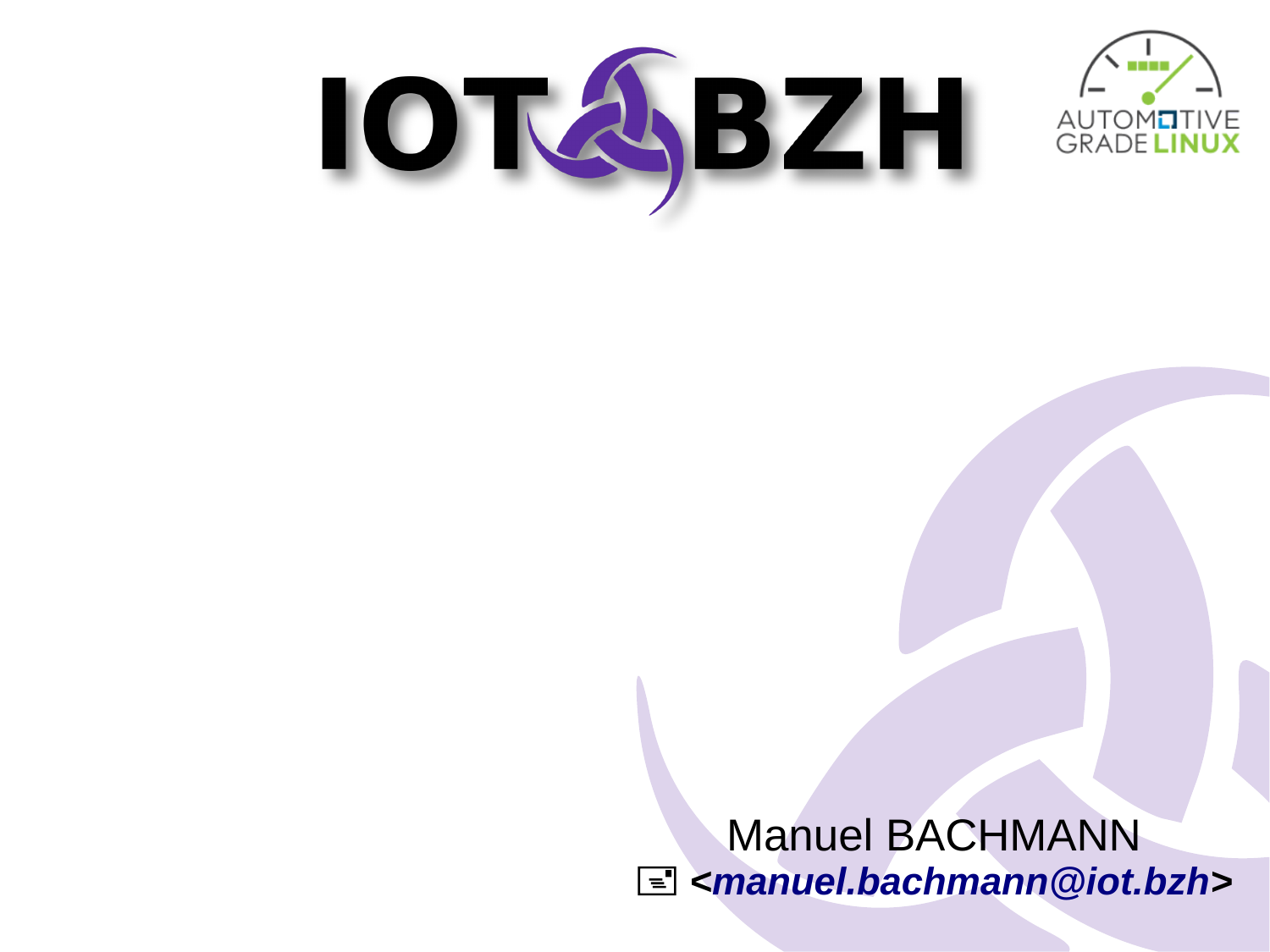#### **GENIVI AudioManager**



#### ● *GENIVI AudioManager*

- Dependencies : 7 not in AGL *(CommonAPI, DLT -Diagnostic Log and Trace, Persistence Manager, Node-State-Manager…)*
- Code line count (all dependencies) : **144,168**
- Code line count (AudioManager) : **67,027**
- Out-of-tree patches needed : 7
- Code nature : C/C++

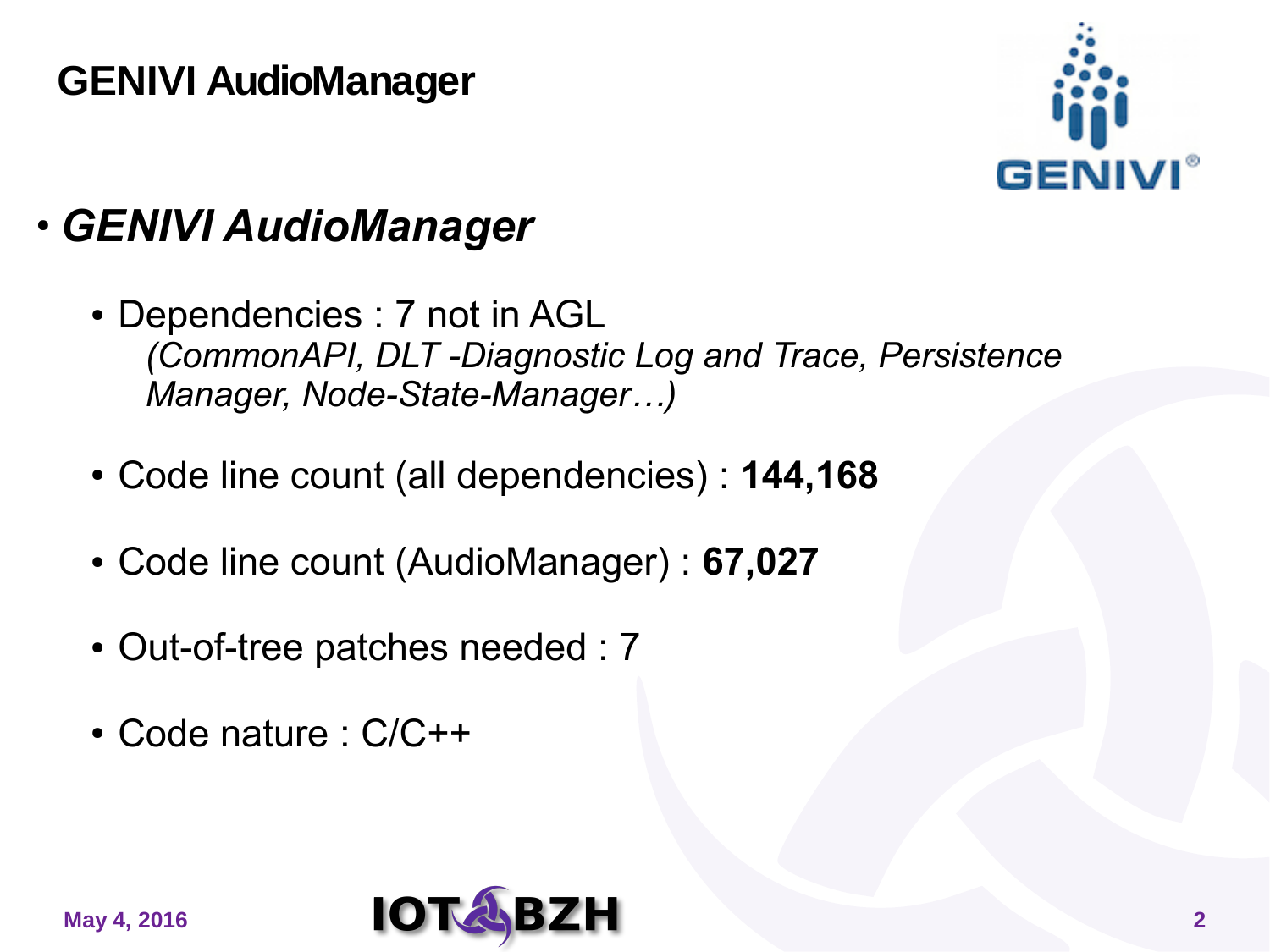**Tizen IVI PulseAudio Module (Murphy)**

- *Tizen IVI PulseAudio Module (Murphy)*
	- Dependencies : 1 not in AGL *(Murphy)*
	- Code line count (dependencies : Murphy) : **100,866**
	- Code line count (Tizen IVI PulseAudio module) : **23,499**
	- Out-of-tree patches needed : 17 (mainly for PulseAudio)
	- Code nature : C

*(PS : Tizen IVI puts part of the logic in PulseAudio itself, probably for performance reasons)*

*(PS2 : we want to remove/cut down Murphy, thus drastically reducing code line count)*



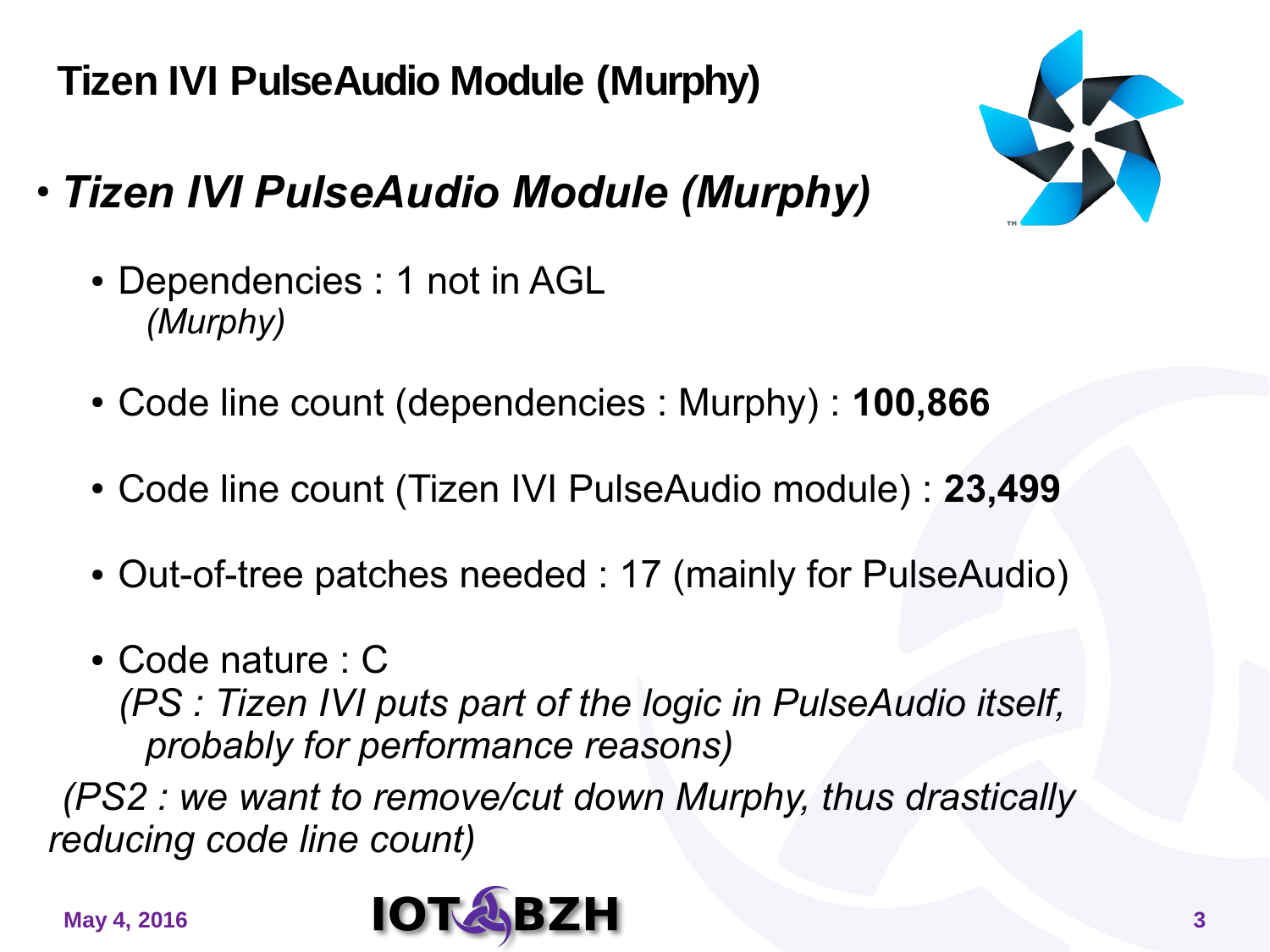#### **Tizen IVI audio model**



- *Applications use PulseAudio directly*
- *An internal PulseAudio module requests the Policy Manager*
- *Policy Manager (Murphy) uses rules written in LUA langage*
- *PulseAudio module decides*

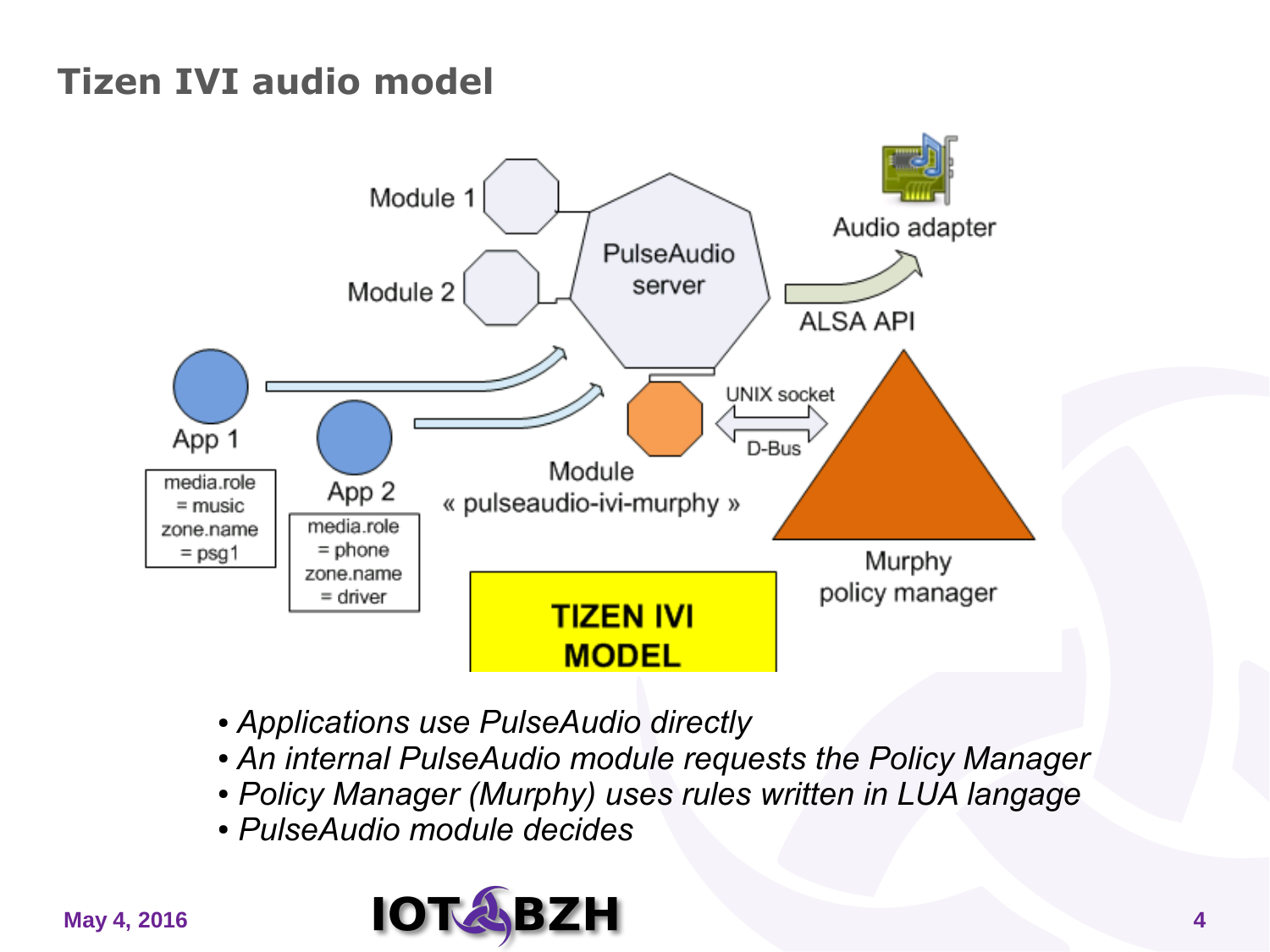#### **GENIVI AudioManager audio model**



- *Applications use PulseAudio and the GENIVI AudioManager D-Bus interface*
- *GENIVI AudioManager controls PulseAudio (via a plugin)*
- *rules are written in XML files*

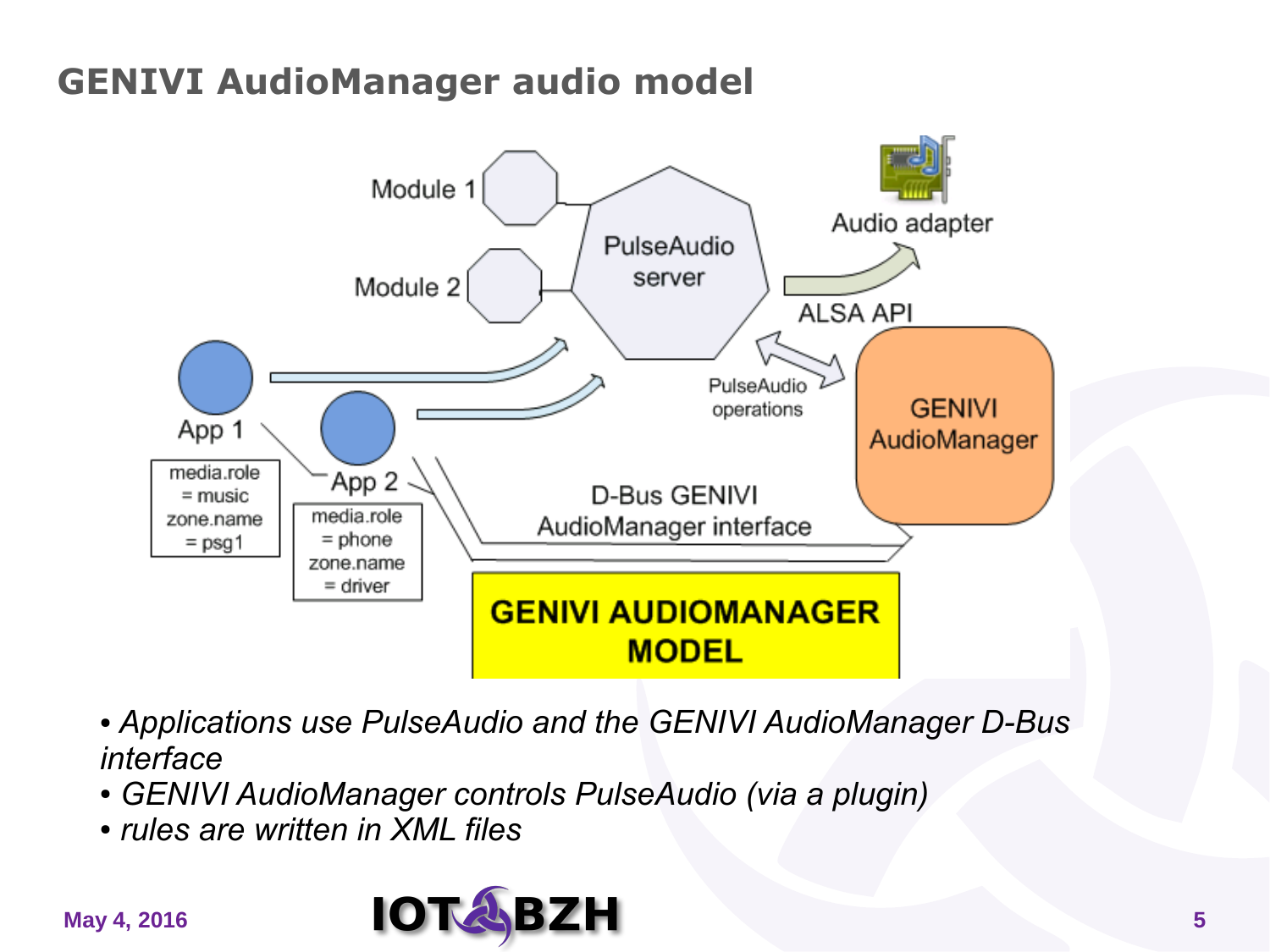#### **Proposed audio model**



● *Native applications use PulseAudio directly*

• AGL applications use PulseAudio with media roles, and the AGL *PulseAudio modules applies policy (provided by a stripped-down daemon)*

**• GENIVI applications use the GENIVI AudioManager D-Bus interface** *provided by a compatibility layer*

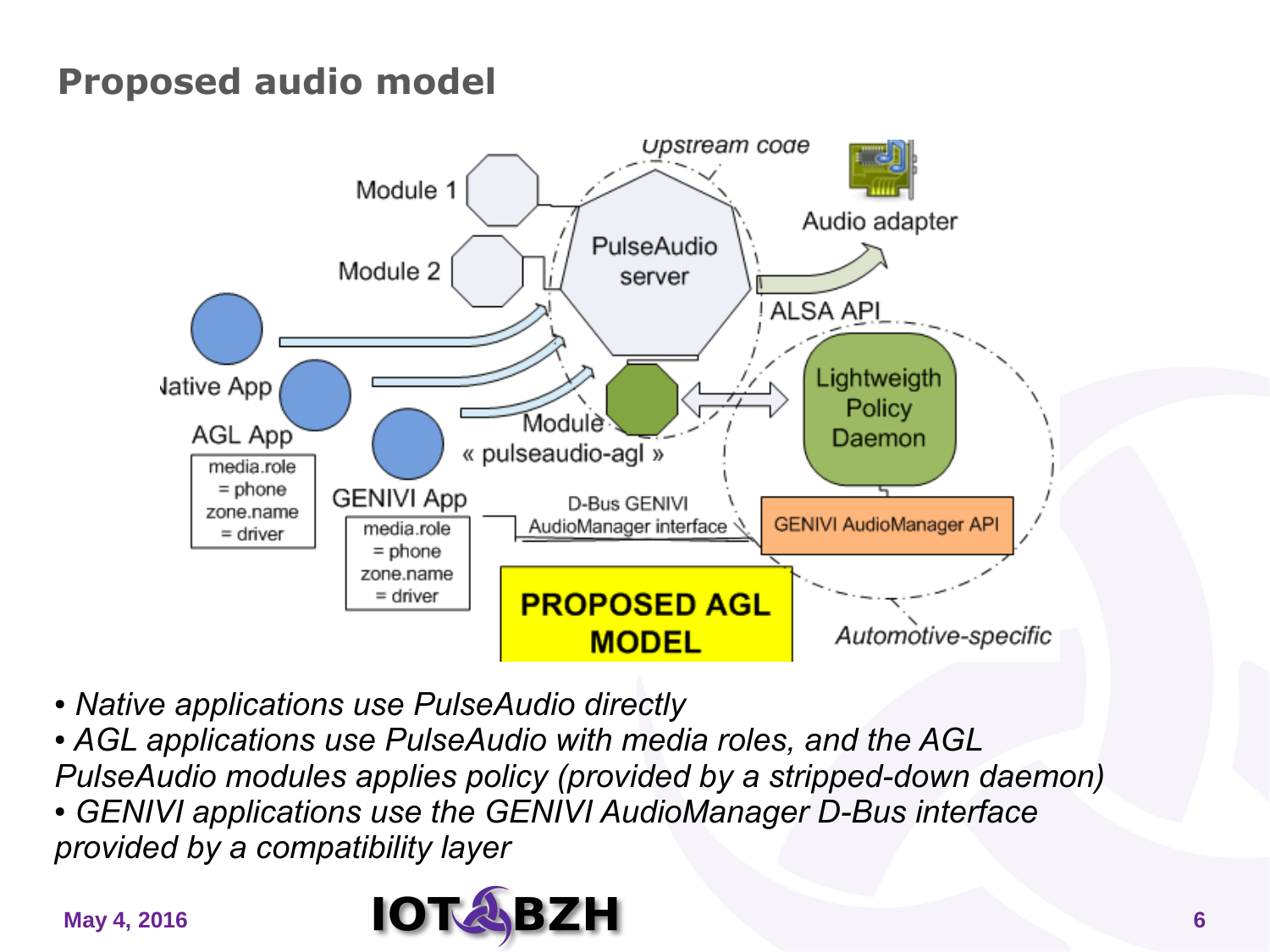

## **Upstreamable PulseAudio code ?**

- GENIVI AudioManager PulseAudio Routing Plugin: routing sender move sink input, routing sender move source output routing sender\_sink\_input\_volume\_ramp routing sender sink input volume routing sender sink volume
- Tizen PulseAudio IVI Plugin :

mir router make routing mir volume make limiting mir\_router\_phone\_compare mir volume suppress mir volume correction

*(also has a "main-volumepolicy" module in PulseAudio, providing a "volume\_ramp" API)*

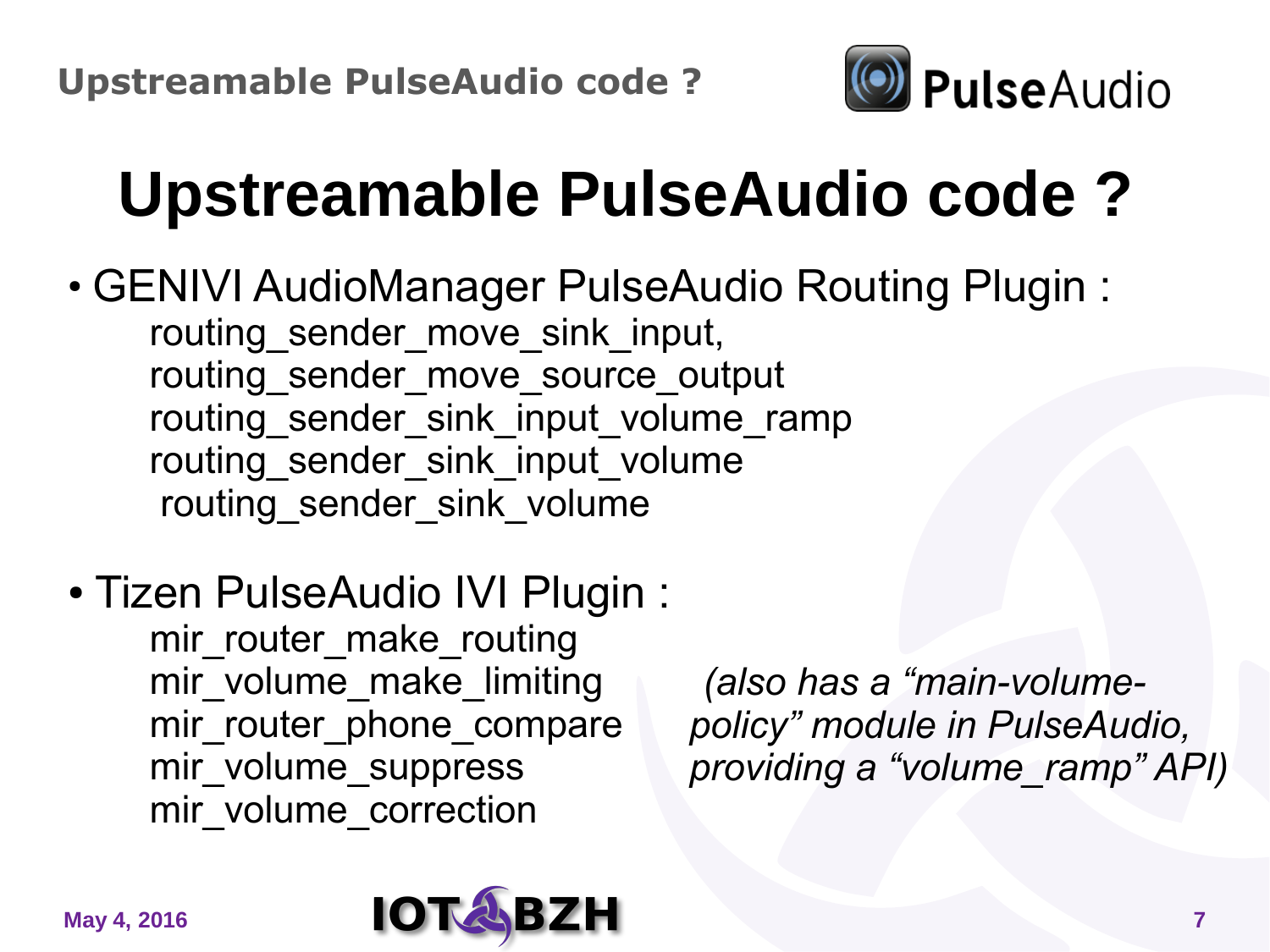

## **Common code**

- these APIs live in both codebases :
	- volume ramp APIs
	- volume mute APIs
	- move\_sink/move\_source/routing APIs

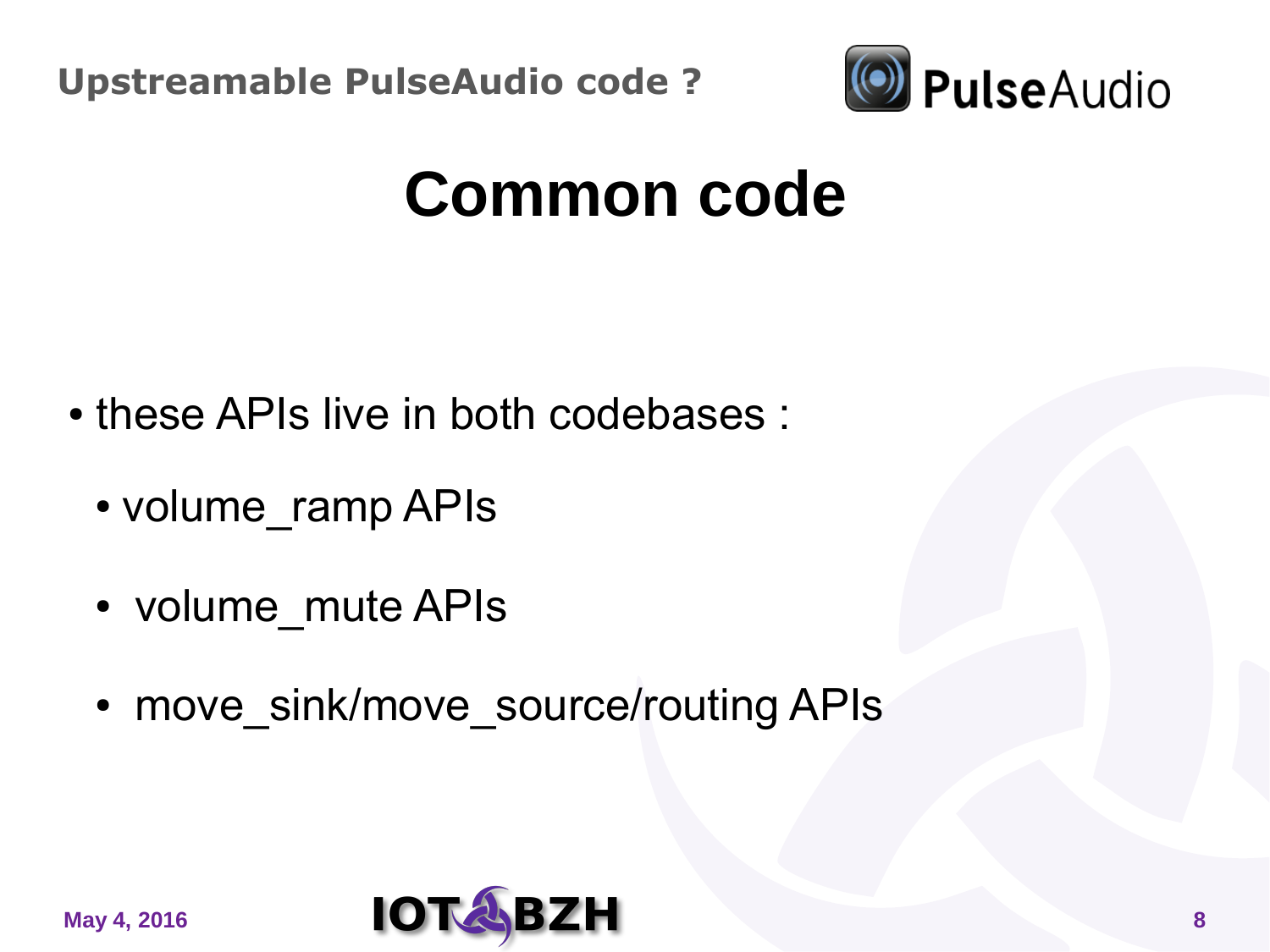### **Annex**

## **Annex**

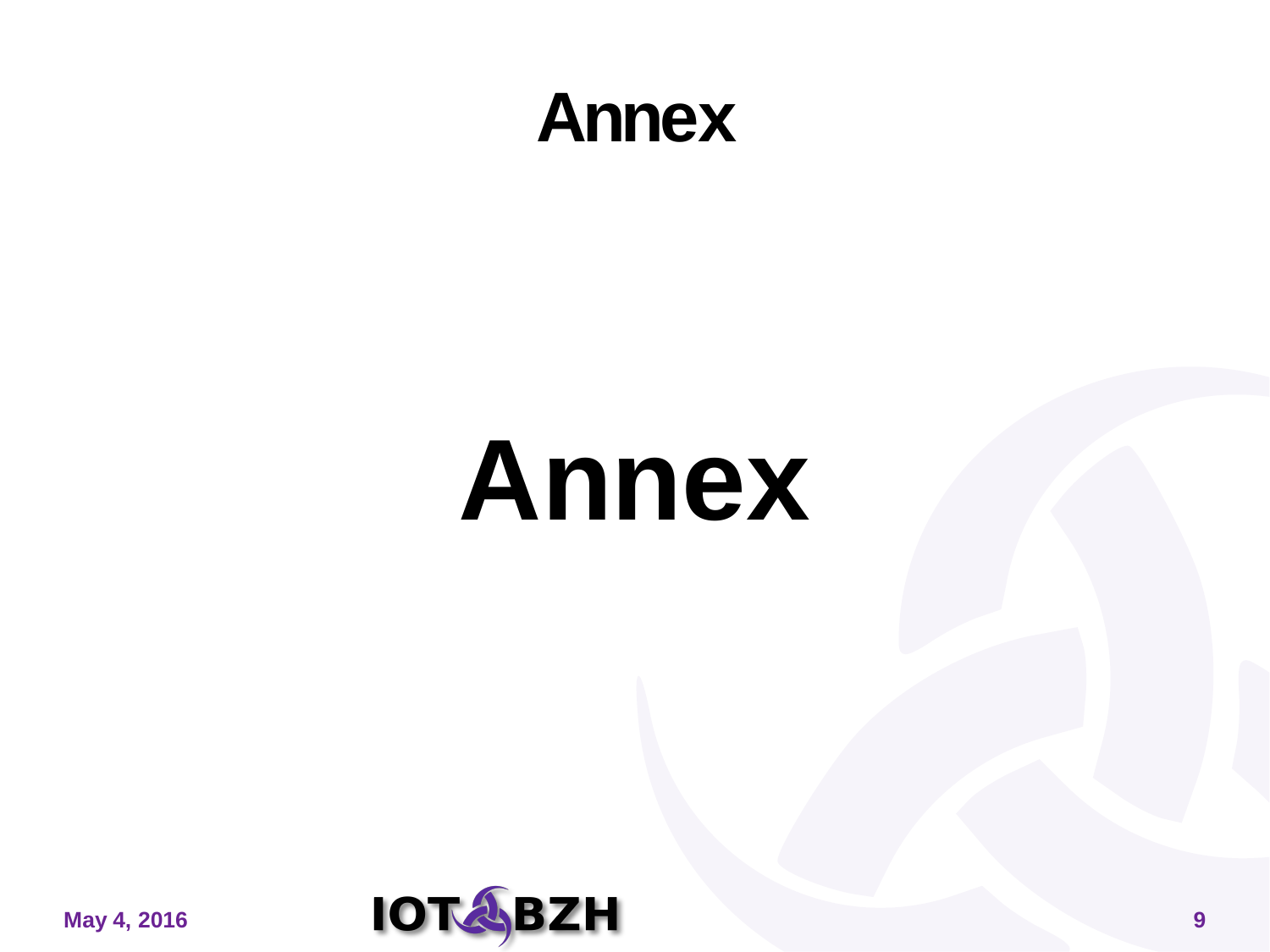## **Questions & Answers**

# **Q&A**